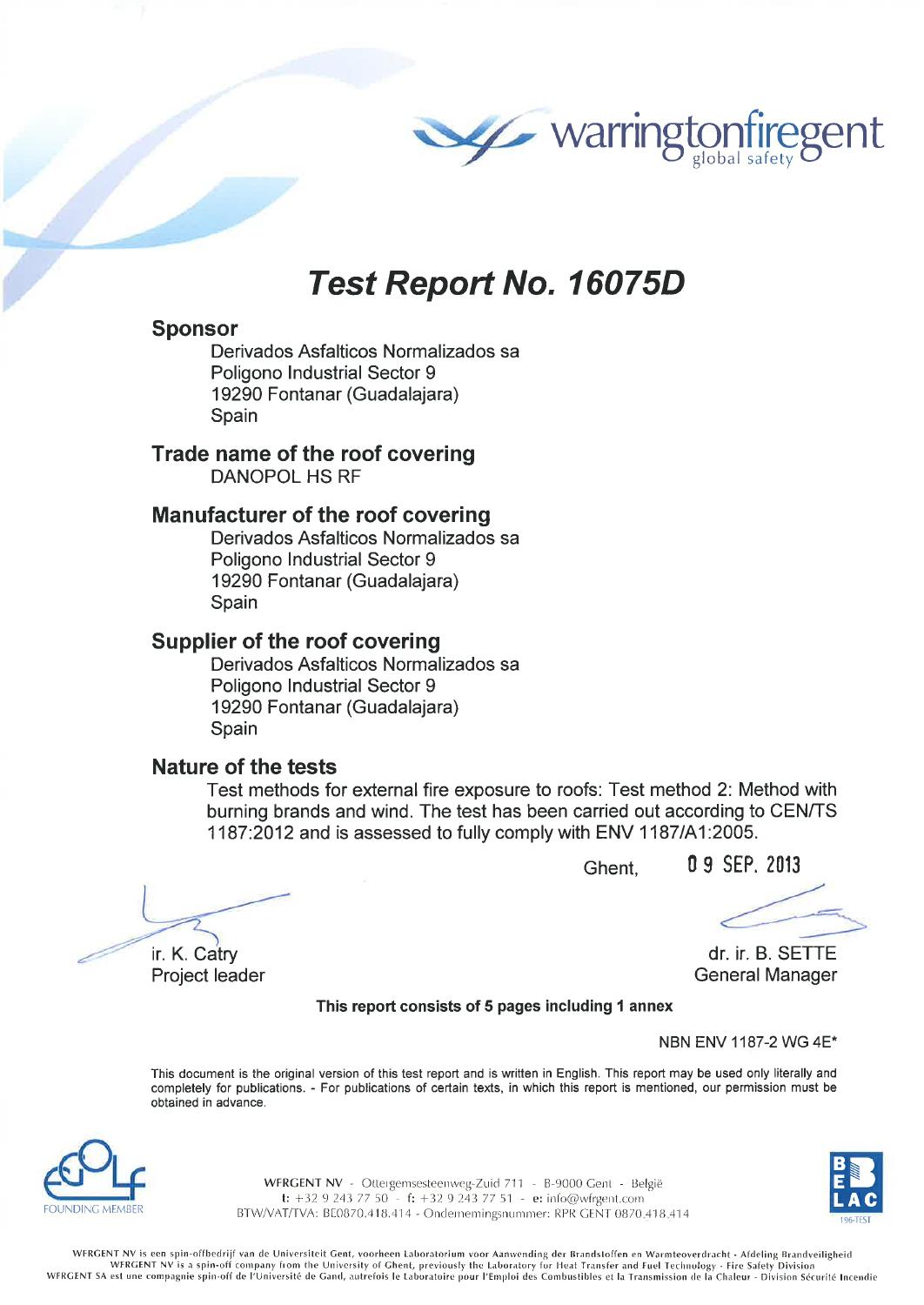

#### 1. DATA CONCERNING THE TEST SPECIMENS

Type of specimen:

Covering and sealing systems including any insulating layers or vapour barriers.

The firm Derivados Asfalticos Normalizados sâ, Poligono lndustrial Sector 9, <sup>19290</sup> Fontanar (Guadalajara), Spain, has provided the laboratory, on 22-05-2013 with 6 roof specimens. The roof specimens were prepared conform to the prescriptions of the abovementioned standard. The laboratory did not supervise the specimen fabrication.

Sampling by Sampling date 20-05-2013 Sample lD Mr. Jose Antonio Manearbeitia for Derivados Asfalticos Normalizados sa **DANOPOL HS RF 1.2: TORNO1** 

#### 2. CONDITONING

Before testing, the samples have been conditioned according to the specifications of the standards mentioned above.

| Start conditioning | 22-05-2013 |
|--------------------|------------|
| End conditioning   | 27-05-2013 |

#### 3. DESCRIPTION OF THE TEST ROOF DECK

|                                         | Nominal value                                              | Measured value |  |  |  |  |
|-----------------------------------------|------------------------------------------------------------|----------------|--|--|--|--|
| <b>SUBSTRATE</b>                        |                                                            |                |  |  |  |  |
| Standard substrate                      | Yes                                                        |                |  |  |  |  |
| Material                                | Mineral wool according to §5.4.2. of the standard          |                |  |  |  |  |
| Thickness (mm)                          | 50                                                         | 50             |  |  |  |  |
| Density (kg/m <sup>3</sup> )            | 150                                                        | 140            |  |  |  |  |
| Flame retardants                        | No.                                                        | (1)            |  |  |  |  |
| <b>ROOF COVERING</b>                    |                                                            |                |  |  |  |  |
| Material                                | PVC waterproofing membrane, with a PES scrim reinforcement |                |  |  |  |  |
| Trade name                              | DANOPOL HS RF 1.2                                          |                |  |  |  |  |
| Manufacturer / Supplier                 | Derivados Asfalticos Normalizados sa                       |                |  |  |  |  |
| Armature (nature and g/m <sup>2</sup> ) | Polyester scrim, 93 g/m <sup>2</sup>                       |                |  |  |  |  |
| Thickness (mm)                          | 1.2                                                        | 1,2            |  |  |  |  |
| Surface weight (g/m <sup>2</sup> )      | 1600                                                       | 1604           |  |  |  |  |
| Flame retardants                        | Yes                                                        | (1)            |  |  |  |  |
| Fixing method                           | Loose laid<br>Loose laid                                   |                |  |  |  |  |

(1) Not verifiable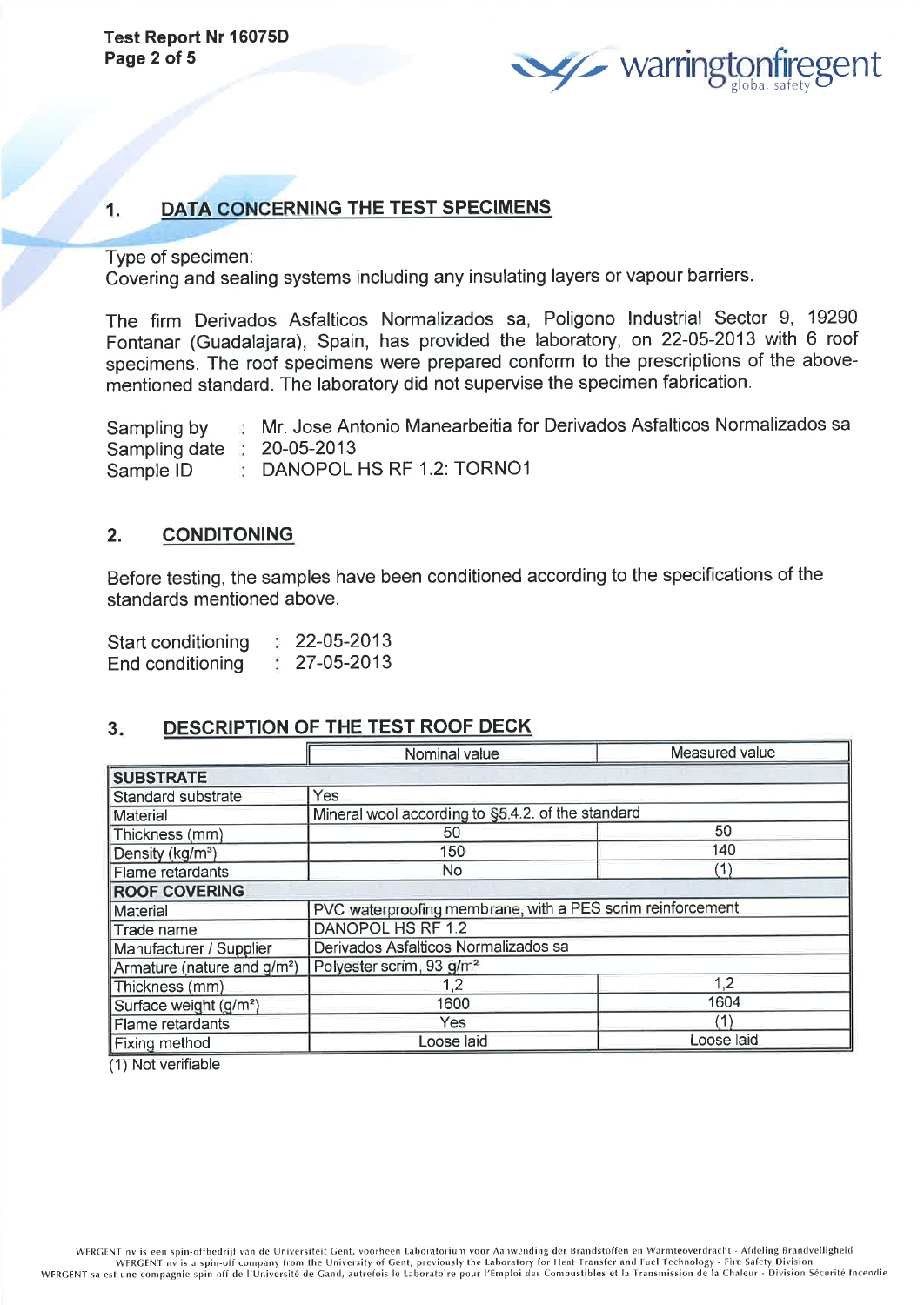**confiregent** 

## 4. TEST RESULTS

Date: 27-05-2013. Ambiant temperature: 15,4°C Roofpitch: 30"

| Testroof                                      |          |           | $\overline{2}$ | 3         | $\overline{\mathcal{A}}$ | 5          | 6          |
|-----------------------------------------------|----------|-----------|----------------|-----------|--------------------------|------------|------------|
| Air velocity below (m/s)                      |          | 2,06      | 2,06           | 2,06      | 4,02                     | 4,02       | 4,02       |
| Air velocity above (m/s)                      |          | 6,05      | 6,05           | 6,05      | 6,05                     | 6,05       | 6,05       |
| <b>Observations during the test</b>           |          |           |                |           |                          |            |            |
| Time of ignition                              | (mins)   | 0:27      | 0:30           | 0:30      | 0:15                     | 0:21       | 0:20       |
| Time when flames die out                      | (mins)   | 4:29      | 4:25           | 4:08      | 1:56                     | 2:29       | 2:20       |
| Time when glow dies out                       | (mins)   | 8:41      | 9:05           | 9:17      | 6:31                     | 7:16       | 6:53       |
| <b>Observations during and after the test</b> |          |           |                |           |                          |            |            |
| Melting                                       | (yes/no) | Yes       | Yes            | Yes       | Yes                      | Yes        | Yes        |
| Foaming                                       | (yes/no) | Yes       | Yes            | Yes       | Yes                      | Yes        | Yes.       |
| Charring                                      | (yes/no) | Yes       | Yes            | Yes       | <b>Yes</b>               | <b>Yes</b> | <b>Yes</b> |
| Expansion                                     | (yes/no) | <b>No</b> | <b>No</b>      | <b>No</b> | <b>No</b>                | No.        | No         |
| Shrinkage                                     | (yes/no) | No.       | <b>No</b>      | No.       | No.                      | <b>No</b>  | No         |
| Delamination                                  | (yes/no) | No        | <b>No</b>      | No        | No                       | No.        | No         |
| <b>Observations after the test</b>            |          |           |                |           |                          |            |            |
| Damaged length roof covering (mm)             |          | 370       | 390            | 380       | 420                      | 400        | 420        |
| Damaged length substrate (mm)                 |          | 160       | 140            | 190       | 160                      | 160        | 200        |
| Damaged area roof covering (mm <sup>2</sup> ) |          | 29700     | 32400          | 37400     | 3720                     | 33000      | 39600      |
| Damaged area substrate (mm <sup>2</sup> )     |          | 16000     | 18000          | 18700     | 19800                    | 19800      | 24000      |
| Maximum depth of damage (mm)                  |          | 0         | 0              | 0         | 0                        | 0          | 0          |

| <b>Resultats</b>  |                                   |            |      |  |
|-------------------|-----------------------------------|------------|------|--|
|                   |                                   | Mean value | Max. |  |
|                   | Damaged length roof covering (mm) | 380        | 390  |  |
| $2 \, \text{m/s}$ | Damaged length substrate (mm)     | 163        | 190  |  |
| $4 \, \text{m/s}$ | Damaged length roof covering (mm) | 413        | 420  |  |
|                   | Damaged length substrate (mm)     | 173        |      |  |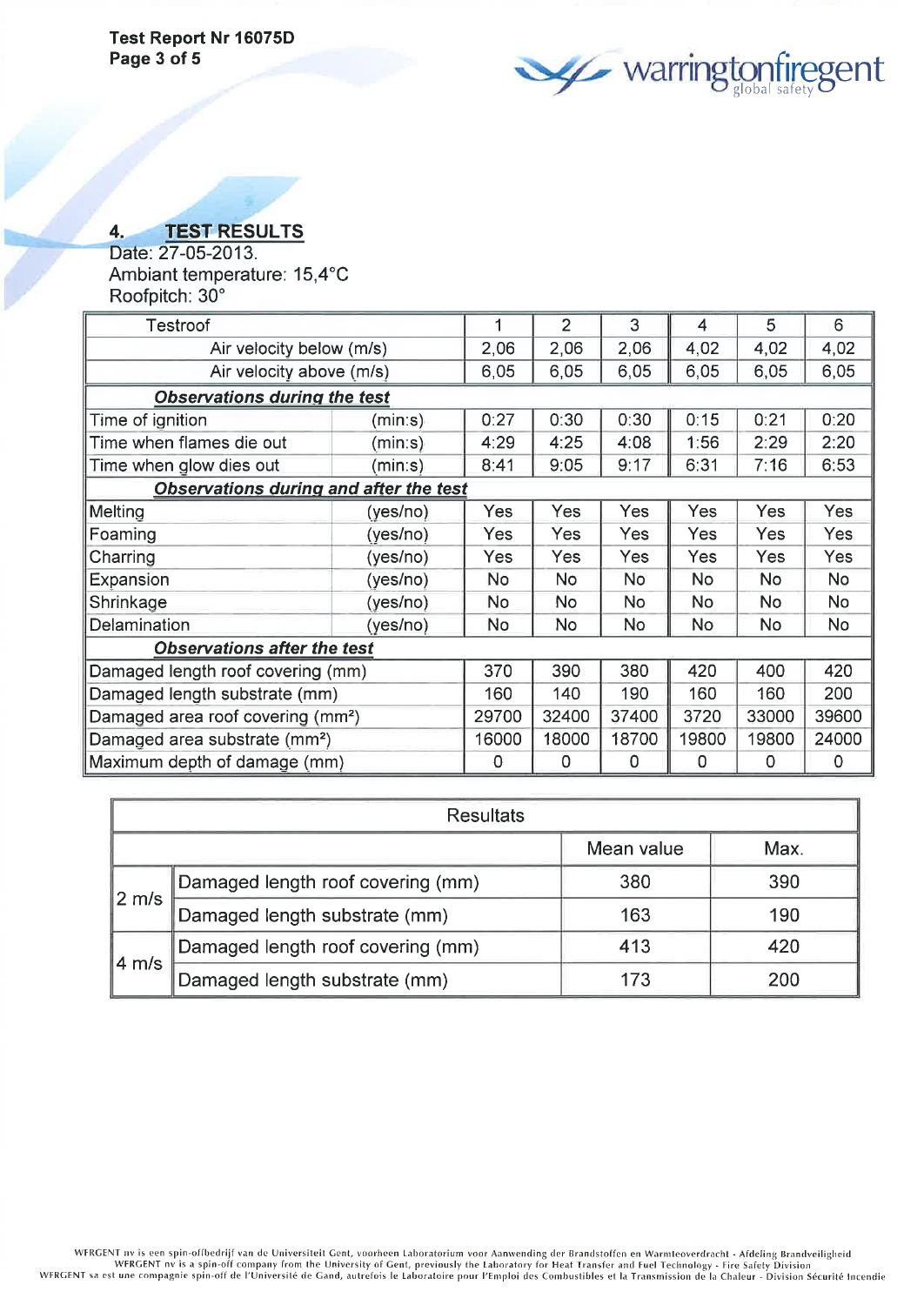

#### DIRECT FIELD OF APPLICATION OF TEST RESULTS 5.

#### $5.1.$ Roof Pitch

The roof as described has been tested with a roof pitch of 30". The test results apply for all pitches, as defined ín \$5.10.5 of the standard.

#### 5.2. Nature of the deck

The roof as described has been tested with the following supporting deck: Mineral wool density of 150  $\pm$  20 kg/m<sup>3</sup> and thickness of 50  $\pm$  10 mm. The test results apply, as defined in § 5.10.1 and 5.10.3 of the standard, for non - combustible substrates having a density greater than or equal to  $97.5$  kg/m<sup>3</sup>.